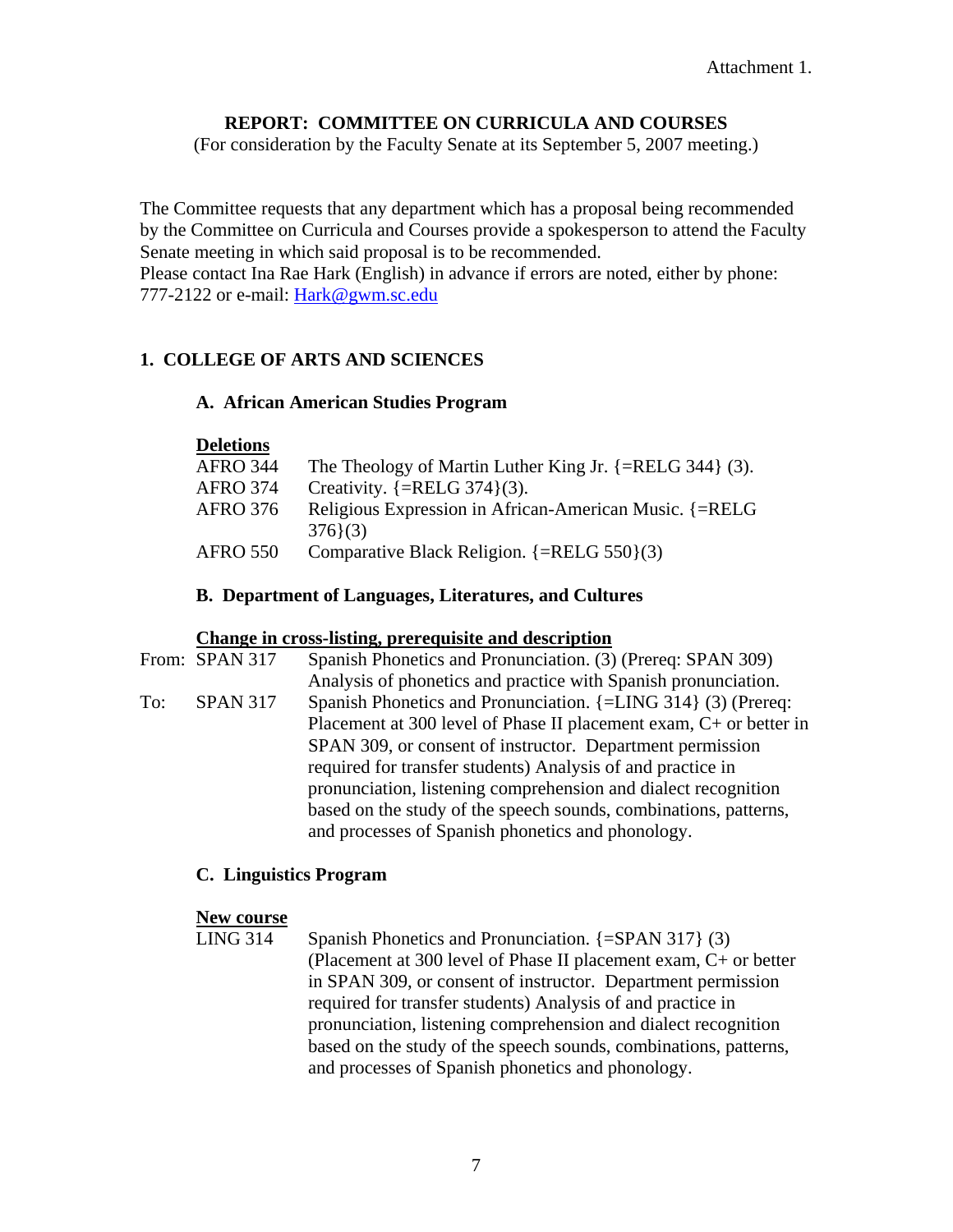#### **D. Department of Political Science**

**Deletion**

```
God and Globalization. \{ = \text{RELG } 364 \} (3)
```
#### **E. Department of Religious Studies**

#### **Change in curriculum, Website 2007-2008 Undergraduate Bulletin, under Degree Requirements.**

| <b>Proposed</b>                                                                                                                                                                                                                                                                                                                                                                                                                                                                                                               |
|-------------------------------------------------------------------------------------------------------------------------------------------------------------------------------------------------------------------------------------------------------------------------------------------------------------------------------------------------------------------------------------------------------------------------------------------------------------------------------------------------------------------------------|
| (120 hours)                                                                                                                                                                                                                                                                                                                                                                                                                                                                                                                   |
| <b>1. General Education Requirements</b><br>$(53-62 hours)$                                                                                                                                                                                                                                                                                                                                                                                                                                                                   |
| RELG 110 fulfills some of the general<br>education requirements and must be taken<br>for a major in Religious Studies. For an<br>outline of general education requirements,<br>see "College of Arts and Sciences".                                                                                                                                                                                                                                                                                                            |
| 2. Major Requirements                                                                                                                                                                                                                                                                                                                                                                                                                                                                                                         |
| <b>General Major (24 hours)</b><br>Courses must be 300-level or higher. At<br>least two courses must be taken from each<br>of Groups A and B and at least one course<br>from Group C.                                                                                                                                                                                                                                                                                                                                         |
| <b>Intensive Major (30 hours)</b><br>Courses must be 300-level or higher. At<br>least two courses must be taken from each<br>of the three groups below $(A, B, \& C)$ .<br>RELG 498 must be taken as one of the<br>required courses in Group C.<br><b>B.A.</b> with Distinction<br>Students who fulfill the requirements for an<br>intensive major and graduate with a<br>minimum GPA of 3.75 in major courses<br>and 3.5 overall will be awarded their<br>degree "With Distinction in Religious<br>Studies" upon graduation. |
|                                                                                                                                                                                                                                                                                                                                                                                                                                                                                                                               |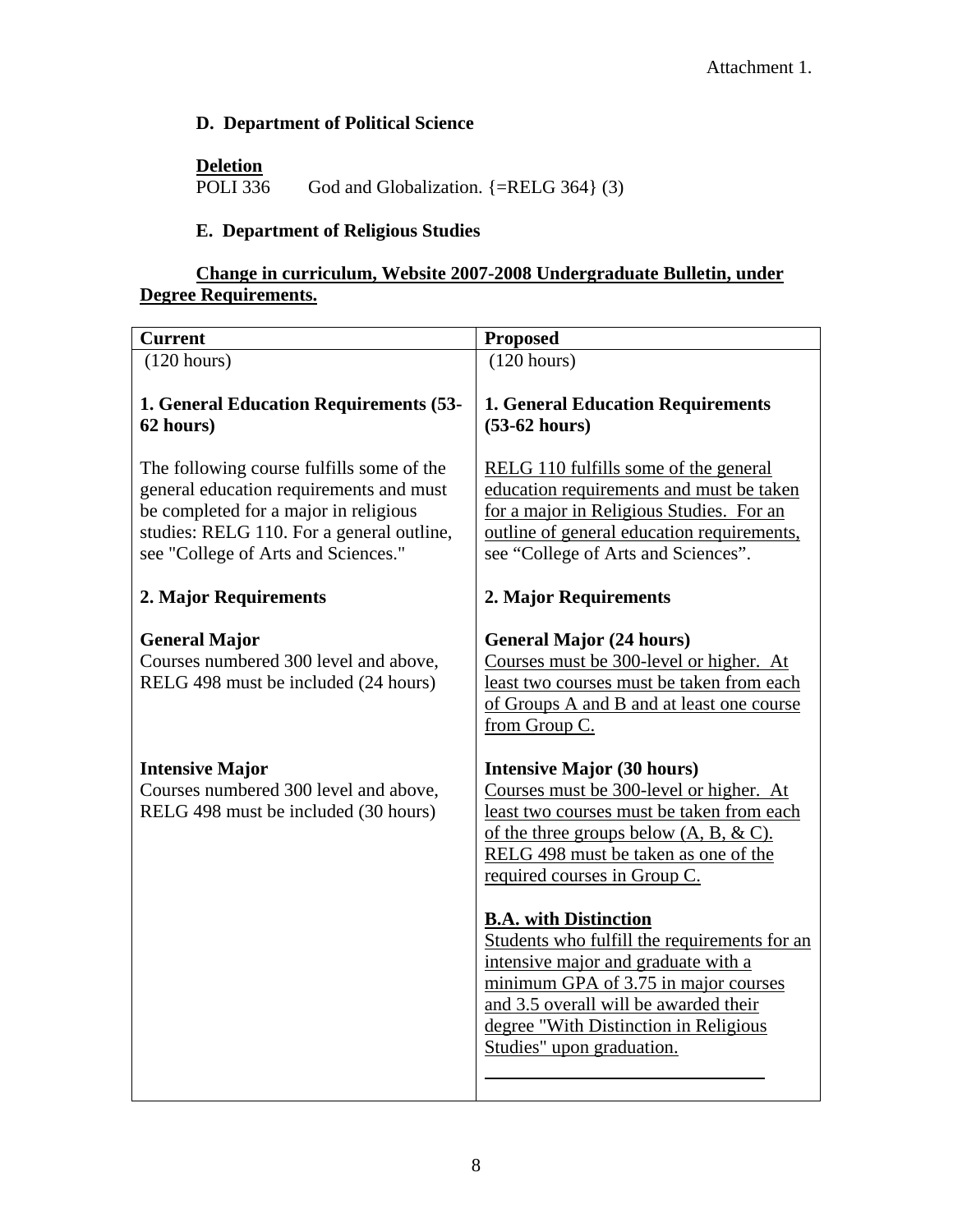| <b>Group A</b><br>301, 302, 311, 312, 313, 321, 332, 341,<br>371, 372, 373, 381, 382, 510, 514, 572, 573                                                                                   |
|--------------------------------------------------------------------------------------------------------------------------------------------------------------------------------------------|
| <b>Group B</b><br>336, 342, 351, 352, 354, 355, 356, 357,<br>358, 359, 367, 369                                                                                                            |
| <b>Group C</b><br>330, 340, 360, 361, 370, 498, 532, 550                                                                                                                                   |
| <b>NOTE:</b> SCCC courses taught by Religious<br>Studies faculty will fulfill Group C<br>requirements unless otherwise determined<br>by the course instructor and the department<br>chair. |

#### **Course description**

|     | From: RELG 498  | Advanced Project. (3) A supervised research project or other<br>creative work, required of majors, normally taken in the senior<br>year.            |
|-----|-----------------|-----------------------------------------------------------------------------------------------------------------------------------------------------|
| TO: | <b>RELG 498</b> | Advanced Project. (3) A supervised research project or other<br>creative work, required of intensive majors, to be completed in the<br>senior year. |

## **Deletions**<br>RELG 320

| RELG 320 | Old Testament Sacred Histories. (3)                                 |
|----------|---------------------------------------------------------------------|
| RELG 344 | The Theology of Martin Luther King Jr. $\{=\text{AFRO } 344\}$ (3). |
| RELG 362 | Awakening to Death. (3)                                             |
| RELG 364 | God and Globalization. $\{=\text{POLI } 336\}(3)$                   |
| RELG 374 | Creativity. $\{=\text{AFRO } 374\}(3)$ .                            |
| RELG 375 | Music and Religion in American Culture. (3)                         |
| RELG 376 | Religious Expression in African-American Music. {=AFRO              |
|          | 376(3)                                                              |
| RELG 383 | The Jewish-Christian Encounter. (3)                                 |
| RELG 550 | Comparative Black Religion. $\{=\text{AFRO } 550\}(3)$              |
| RELG 553 | Reading Pali Buddhist Texts I. (3)                                  |
| RELG 554 | Reading Pali Buddhist Texts II. (3)                                 |

#### **2. COLLEGE OF EDUCATION**

#### **Department of Physical Education**

#### **Change in curriculum, Website 2007-2008 Undergraduate Bulletin, under Department of Physical Education.**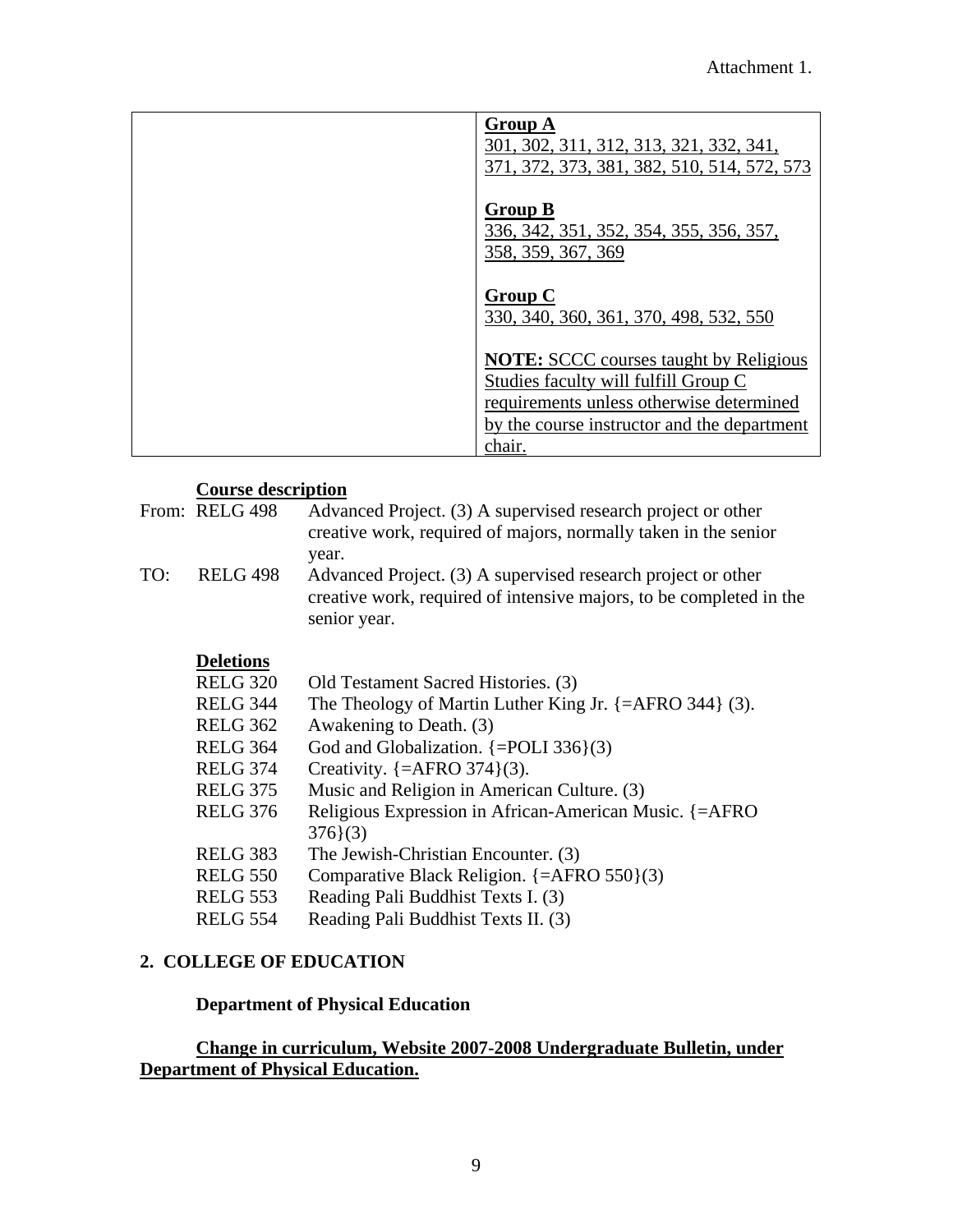| Current                   | <b>Proposed</b>           |
|---------------------------|---------------------------|
| <b>Athletic Training:</b> | <b>Athletic Training:</b> |

The athletic training education track is a CAATE-accredited program that combines formal classroom instruction and clinical experiences in preparation for the BOC Examination. Athletic training program requirements include a 2.50 GPA, 100 hours of clinical experience, completion of PEDU 266L clinical competencies, and program technical standards. For a complete listing and description of all program requirements, please refer to the USC Athletic Training *Student Handbook* and/or athletic training Web site, [www.ed.sc.edu/physed/atmp1.htm.](http://www.ed.sc.edu/PHYSED/atmp1.HTM)

#### **Transfer admission into the Department of Physical Education**

1. Students from regionally accredited colleges and universities who have earned up to 40 semester hours of credit must have a minimum grade point average of 2.25 (on a 4.00 scale) to enter preprofessional programs in physical education, students who have earned more than 40 semester hours of credit must have a minimum grade point average of 2.50 to enter preprofessional programs in physical education. (Note: A minimum GPA of 2.50 is required to enter the professional program in education [approximately junior-year status].)

2. A grade of C or better must be earned on all courses listed for admission to the professional program in physical education. Students may not transfer credit for any course which carries a grade less than a C.

The athletic training education track is a CAATE-accredited program that combines formal classroom instruction and clinical experiences in preparation for the BOC Examination. **The requirements for acceptance into the professional program in athletic training include a complete application, 100 hours of clinical experience from a USC-affiliated site, completed program technical standards, completion of prerequisite courses PEDU 263, PEDU 266, PEDU 266L, PEDU 275, PEDU 300, and 2.75 cumulative GPA.** For a complete listing and description of all program requirements, please refer to the USC Athletic Training *Student Handbook* and/or athletic training website. [www.ed.sc.edu/physed/atmp1.htm](http://www.ed.sc.edu/PHYSED/atmp1.HTM).

#### **Transfer admission into the Department of Physical Education**

**1. Students from regionally accredited colleges and universities must have a minimum of 2.50 cumulative GPA (on a 4.00 scale) to enter preprofessional programs in physical education.** 

2. A grade of C or better must be earned on all courses listed for admission to the professional program in physical education. Students may not transfer credit for any course which carries a grade less than a C.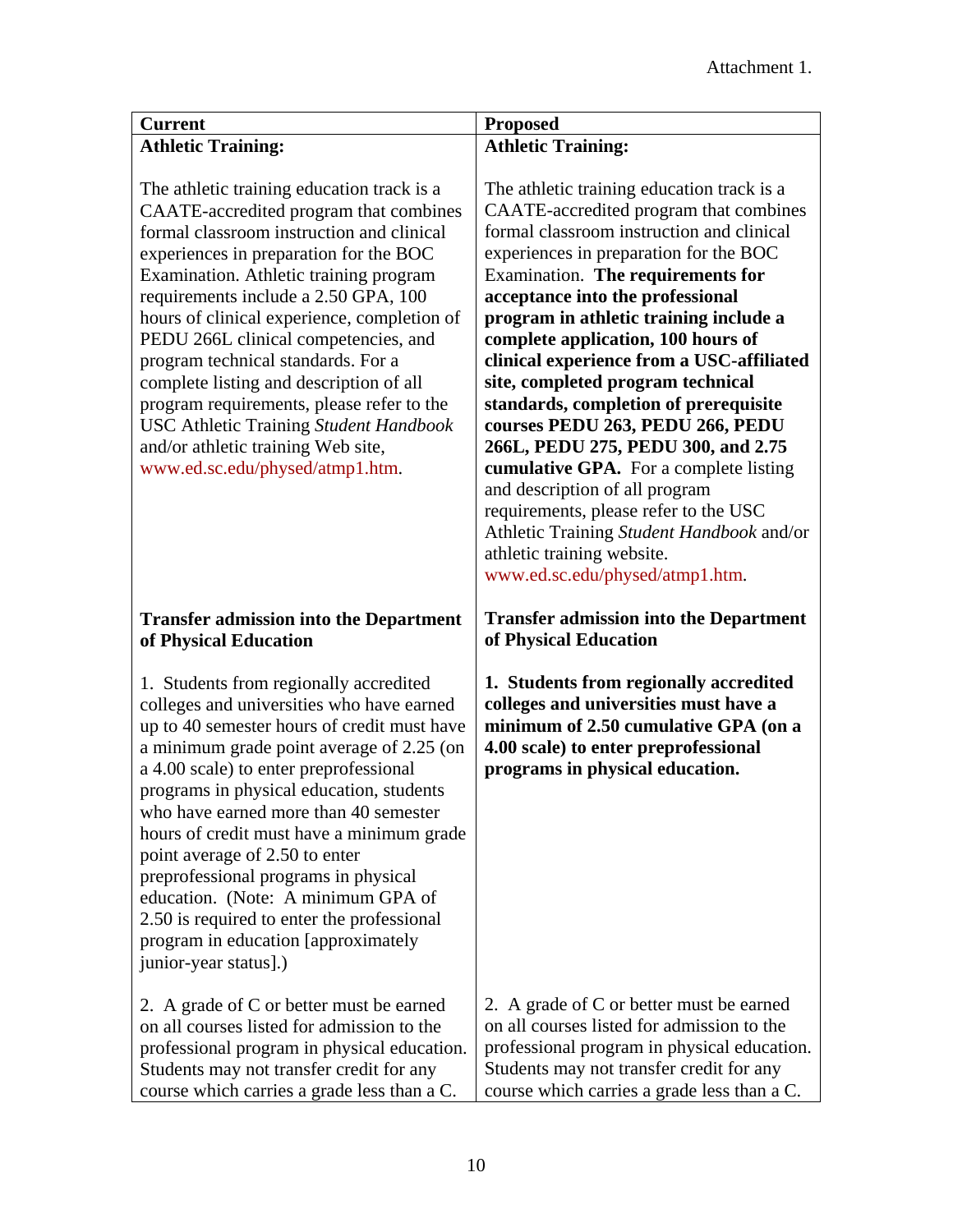|                                                                                                                                                                                                                                                                                                                                                      | <b>Athletic Training</b><br><b>Transfer students and traditional four-</b><br>year students must meet the same<br>admissions criteria for entrance to the<br>program (see "Admissions<br>Requirements" above). Transfer<br>students should plan on a minimum of<br>three years to complete the program<br>once accepted into the Athletic Training<br><b>Education Program (ATEP).</b> |
|------------------------------------------------------------------------------------------------------------------------------------------------------------------------------------------------------------------------------------------------------------------------------------------------------------------------------------------------------|----------------------------------------------------------------------------------------------------------------------------------------------------------------------------------------------------------------------------------------------------------------------------------------------------------------------------------------------------------------------------------------|
|                                                                                                                                                                                                                                                                                                                                                      | <b>Transfer students should meet with the</b><br><b>ATEP Director to clarify which courses</b><br>will transfer into the ATEP plan of<br>study.                                                                                                                                                                                                                                        |
| Progression Requirements:                                                                                                                                                                                                                                                                                                                            | Progression Requirements:                                                                                                                                                                                                                                                                                                                                                              |
| A student in physical education must earn a<br>C or better in all major course work,<br>including major and minor emphases,<br>education courses, required sciences,<br>analytical reasoning option, and ENGL 101<br>and ENGL 102.                                                                                                                   | A student in physical education must earn a<br>C or better in all major course work,<br>including major and minor emphases,<br>educational courses, required sciences,<br>analytical reasoning option, and ENGL 101<br>and ENGL 102.                                                                                                                                                   |
| Students may attempt to earn a satisfactory<br>grade in a major course no more than two<br>times. Only if a valid case for taking the<br>course a third time is established will such<br>be allowed. Validity of a case will be<br>determined by departmental review of a<br>formal petition. Completion of remedial<br>course work may be required. | Students may attempt to earn a satisfactory<br>grade in a major course no more than two<br>times. Only if a valid case for taking the<br>course a third time is established will such<br>be allowed. Validity of a case will be<br>determined by departmental review of a<br>formal petition. Completion of remedial<br>course work may be required.                                   |
| Standards for general eligibility to continue<br>in the University are described in the<br>bulletin. The Department of Physical<br>Education has additional standards.                                                                                                                                                                               | Standards for general eligibility to continue<br>in the University are described in the<br>bulletin. The Department of Physical<br>Education has additional standards.                                                                                                                                                                                                                 |
| 1. If the semester, yearly, or cumulative<br>grade point average of a student is below<br>2.50, the student will receive notification in<br>writing from the department of the GPA                                                                                                                                                                   | <b>Teacher Certification in Physical</b><br><b>Education</b><br>1. If the semester, yearly, or cumulative<br>grade point average of a student is below a<br>2.50, the student will receive notification in<br>writing from the department of the GPA                                                                                                                                   |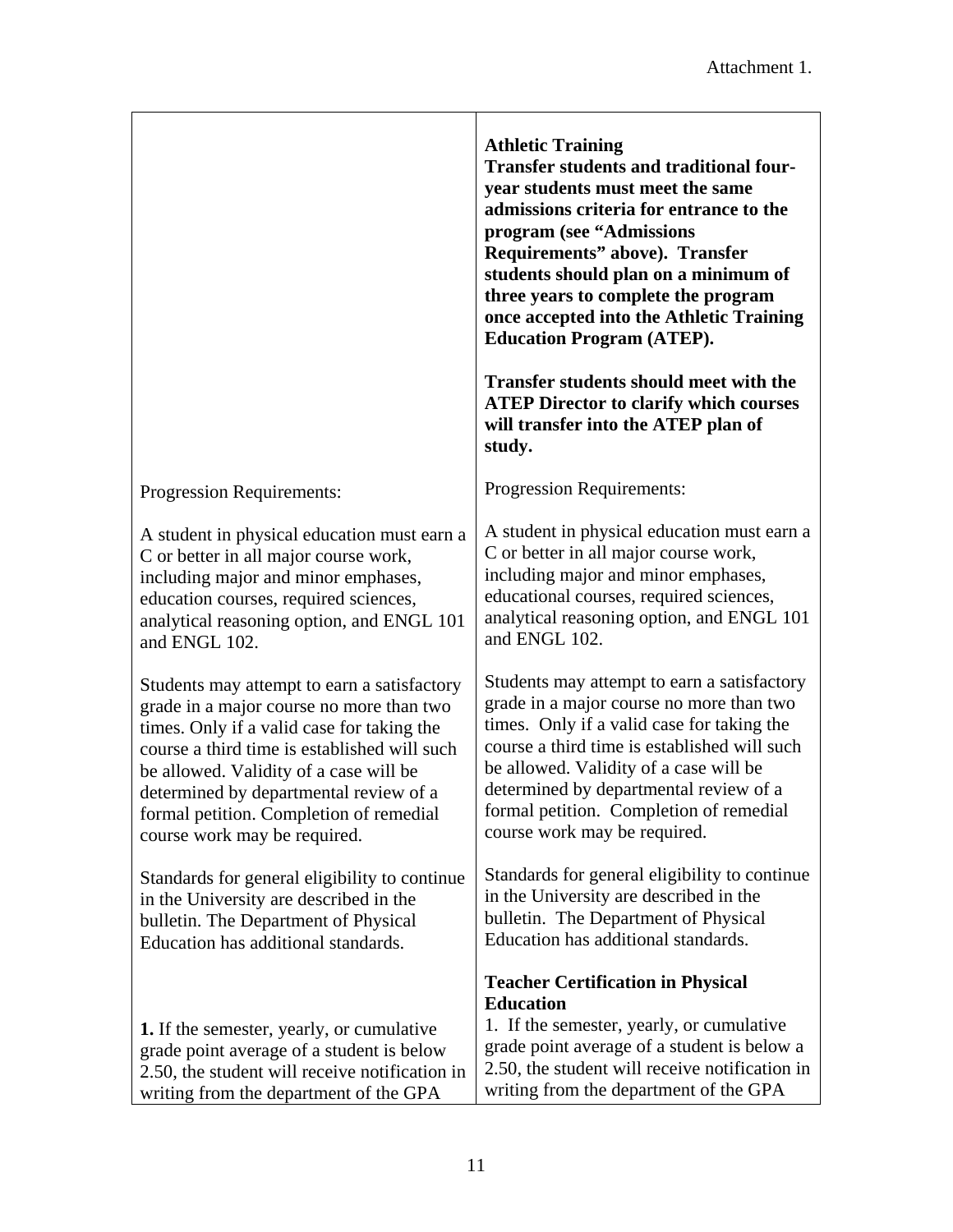#### jeopardy. **2.** If a student has two consecutive semesters of grade point averages below 2.50 and a cumulative grade point average below 2.50, the student will be suspended from academic programs in the Department of Physical Education.

**3.** To be reinstated the student must achieve an overall grade point average of 2.50 and have the endorsement of the Department of Physical Education.

#### jeopardy.

2. If a student has two consecutive semesters of grade point averages below 2.50 and cumulative grade point average below 2.50, the student will be suspended from academic programs in the Department of Physical Education.

3. To be reinstated the students must achieve an overall grade point average of 2.50 and have the endorsement of the Department of Physical Education.

#### **Athletic Training**

**1. If the semester, yearly, or cumulative grade point average of a student is below a 2.75, the student will receive notification in writing from the department of the GPA jeopardy. 2. If a student has two consecutive semesters of grade point averages below 2.75 and cumulative grade point average below 2.75, the student will be suspended from academic programs in the Department of Physical Education. Students will not be assigned an ACI (clinical site) and will not be able to enroll in athletic training courses with assigned competencies without at least 2.75 cumulative GPA.** 

**3. To be reinstated the student must achieve an overall grade point average of at least 2.75 and have the endorsement of the Department of Physical Education.** 

**4. Students in the ATEP are expected to abide by the NATA Code of Ethics (www.nata.org). For a complete listing and description of all program progression requirements, please refer to the USC Athletic Training** *Student Handbook* **and/or athletic training website.** 

**[www.ed.sc.edu/physed/atmp1.htm](http://www.ed.sc.edu/PHYSED/atmp1.HTM).**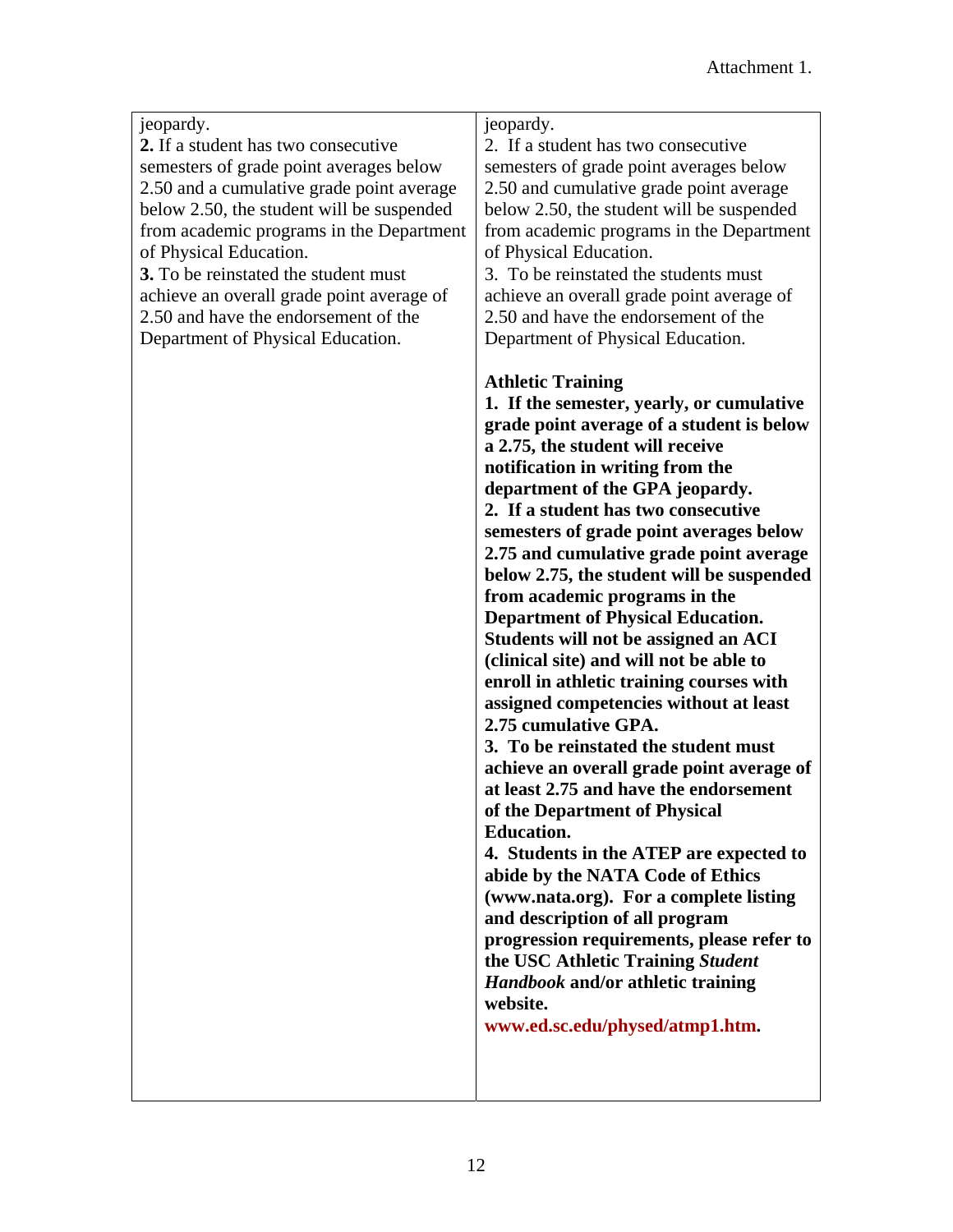#### **Change in corequisite**

From: PEDU 266L Athletic Training Lab. (1) (Coreq: PEDU 263) To: PEDU 266L Athletic Training Lab. (1)

#### **Change in prequisites**

|     | From: PEDU 349                    | Evaluation of Athletic Injuries II (3) (Prereq: EXSC 223, 224,<br><b>PEDU 348)</b>                                               |
|-----|-----------------------------------|----------------------------------------------------------------------------------------------------------------------------------|
| To: | <b>PEDU 349</b>                   | Evaluation of Athletic Injuries II (3) (Prereq: EXSC 223, 224,<br>PEDU 275, 348)                                                 |
| To: | From: PEDU 466<br><b>PEDU 466</b> | Therapeutic Exercise (3) (Prereq: EXSC 223, PEDU 275)<br>Therapeutic Exercise (3) (Prereq: EXSC 223, 224, PEDU 275,<br>348, 349) |

## **Change in description**<br>**PEDU**<sub>1300</sub> **Eirst Aid**

|     | $\epsilon$ and $\epsilon$ is $\epsilon$ and $\epsilon$ is $\epsilon$ in $\epsilon$ |                                                                                                                                                                                                                                                                                                                       |
|-----|------------------------------------------------------------------------------------|-----------------------------------------------------------------------------------------------------------------------------------------------------------------------------------------------------------------------------------------------------------------------------------------------------------------------|
|     | From: PEDU 300                                                                     | First Aid and CPR. (3) Knowledge and skills necessary to meet the<br>needs of situations when emergency care is critical. Includes skills<br>for AED, adult, child, and infant CPR, breathing emergencies, and<br>first aid.                                                                                          |
| To: | <b>PEDU 300</b>                                                                    | First Aid and CPR. (3) Knowledge and skills necessary to meet the<br>guidelines for the American Red Cross Professional Rescuer<br>certification. Skills include AED, adult, child, and infant CPR,<br>breathing emergencies and first aid.                                                                           |
|     | From: PEDU 393                                                                     | Athletic Training Clinical II. (2) (Prereq: PEDU 392) Psychomotor<br>skill development and assessment for junior-level athletic training<br>students. Including musculoskeletal evaluation of complete upper<br>and lower extremities. Supervised study and field experience with<br>an approved clinical instructor. |
| To: | <b>PEDU 393</b>                                                                    | Athletic Training Clinical II. (2) (Prereq: PEDU 392) Psychomotor<br>skill development and assessment for junior-level athletic training<br>students. Included but not limited to: therapeutic modality and<br>nutritional proficiencies. Must complete a minimum of 150<br>clinical hours.                           |
|     | From: PEDU 494                                                                     | Athletic Training Senior Seminar. (2) (Prereq: PEDU 348, 349)<br>Supervised practicum with a content focus on NATA exam<br>preparation, advanced skills, and professional research.                                                                                                                                   |
| To: | <b>PEDU 494</b>                                                                    | Athletic Training Senior Seminar. (2) (Prereq: PEDU 348, 349)<br>Supervised practicum with a content focus on BOC exam<br>preparation, advanced skills, and professional research.                                                                                                                                    |

#### **Change in credit hours, description**

| From: PEDU 493 | Athletic Training Clinical IV. (1) (Prereq: PEDU 492)         |
|----------------|---------------------------------------------------------------|
|                | Psychomotor skill development and assessment for senior-level |
|                | athletic training students. Including general medical and     |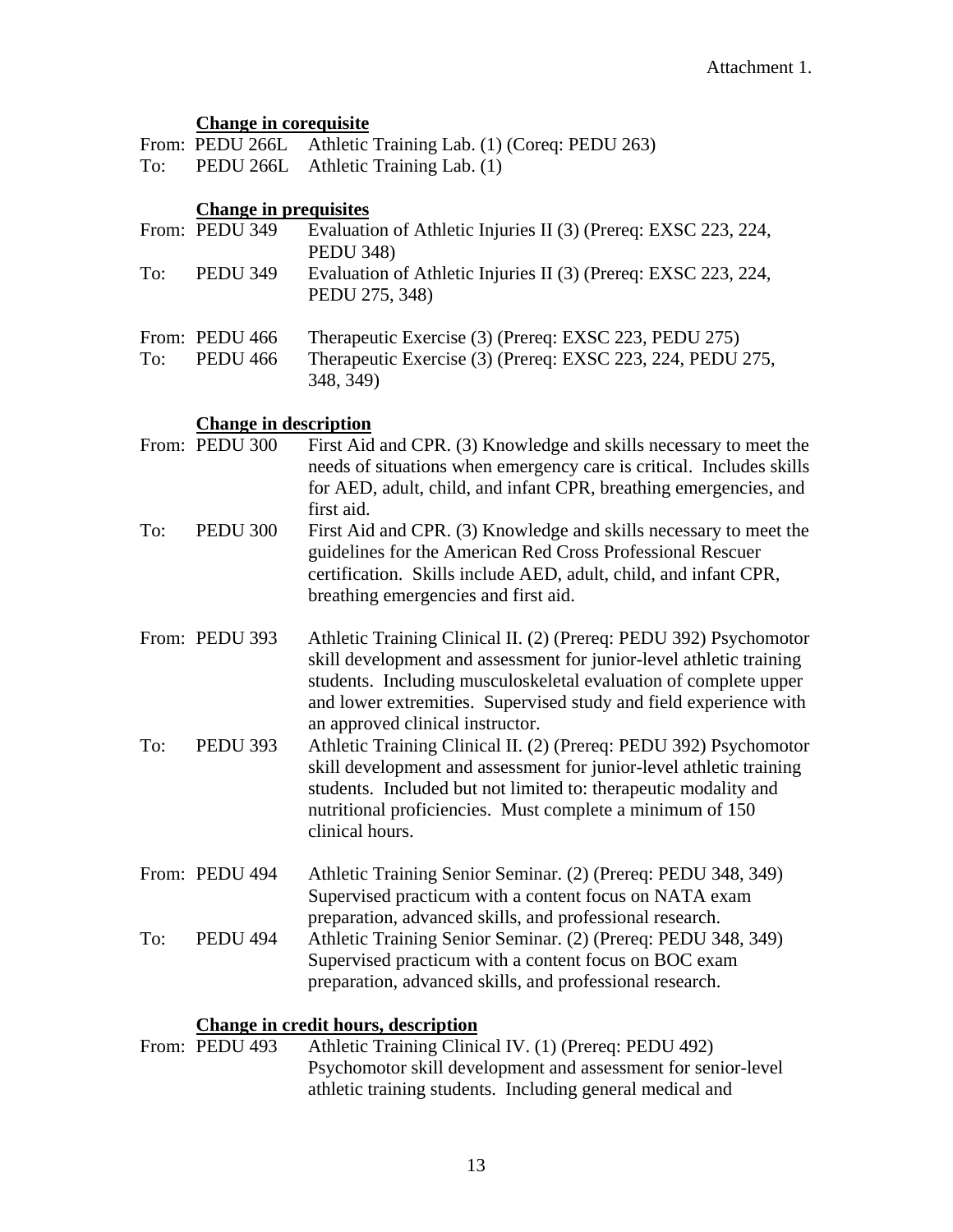psychosocial issues for injured athletes. Supervised study and field experience with an approved clinical instructor.

To: PEDU 493 Athletic Training Clinical IV. (2) (Prereq: PEDU 492) Psychomotor skill development and assessment for junior-level athletic training students. Includes but not limited to: therapeutic exercise and health care administration proficiencies. Must complete a minimum of 200 clinical hours.

#### **Change in title**

|     | From: PEDU 496 | Administration and Guidance in Athletic Training. (3)     |
|-----|----------------|-----------------------------------------------------------|
| To: | PEDU 496       | Organization and Administration of Athletic Training. (3) |

### **Change in title and prerequisite**

|     | From: PEDU 365  | Pharmacology and Drug Use in Athletics. (2) (Prereq: PEDU 364) |
|-----|-----------------|----------------------------------------------------------------|
| To: | <b>PEDU 365</b> | Pharmacology and Drug Education in Athletics. (2)              |

#### **Change in prerequisites and descriptions**

|     | From: PEDU 392   | Athletic Training Clinical I. (2) (Prereq: PEDU 263, PEDU 300<br>and consent of instructor) Psychomotor skill development and<br>assessment for junior-level athletic training students. Including<br>initial injury care, spineboarding, taping, and equipment fitting.<br>Supervised study and field experiences with an approved clinical<br>instructor.                                          |
|-----|------------------|------------------------------------------------------------------------------------------------------------------------------------------------------------------------------------------------------------------------------------------------------------------------------------------------------------------------------------------------------------------------------------------------------|
| To: | <b>PEDU 392</b>  | Athletic Training Clinical I. (2) (Prereq: Student Admitted to<br>ATEP, PEDU 263, 266, 266L) Psychomotor skill development and<br>assessment for the junior-level athletic training students. Included<br>but not limited to: initial injury care, CPR, spine boarding,<br>splinting, taping, wrapping, padding, wound care and equipment<br>fitting. Must complete a minimum of 150 clinical hours. |
|     | From: PEDU 492   | Athletic Training Clinical III. (2) (Prereq: PEDU 266, 466)<br>Psychomotor skill development and assessment for senior-level<br>athletic training students. Including therapeutic exercise and<br>rehabilitation of musculoskeletal injuries. Supervised study and<br>field experience with an approved clinical instructor.                                                                         |
| To: | <b>PEDU 492</b>  | Athletic Training Clinical III. (2) (Prereq: PEDU 393)<br>Psychomotor<br>skill development and assessment for the senior-level athletic<br>training students. Includes but not limited to: evaluation of head,<br>thorax, abdomen, upper and lower extremities. Must complete a<br>minimum of 200 clinical hours.                                                                                    |
|     | <b>Deletions</b> |                                                                                                                                                                                                                                                                                                                                                                                                      |

| <b>PEDU 465</b> | Applied Techniques in Injury Assessment. (1) |
|-----------------|----------------------------------------------|
| <b>PEDU 495</b> | Diagnostic Testing of Athletic Injuries. (1) |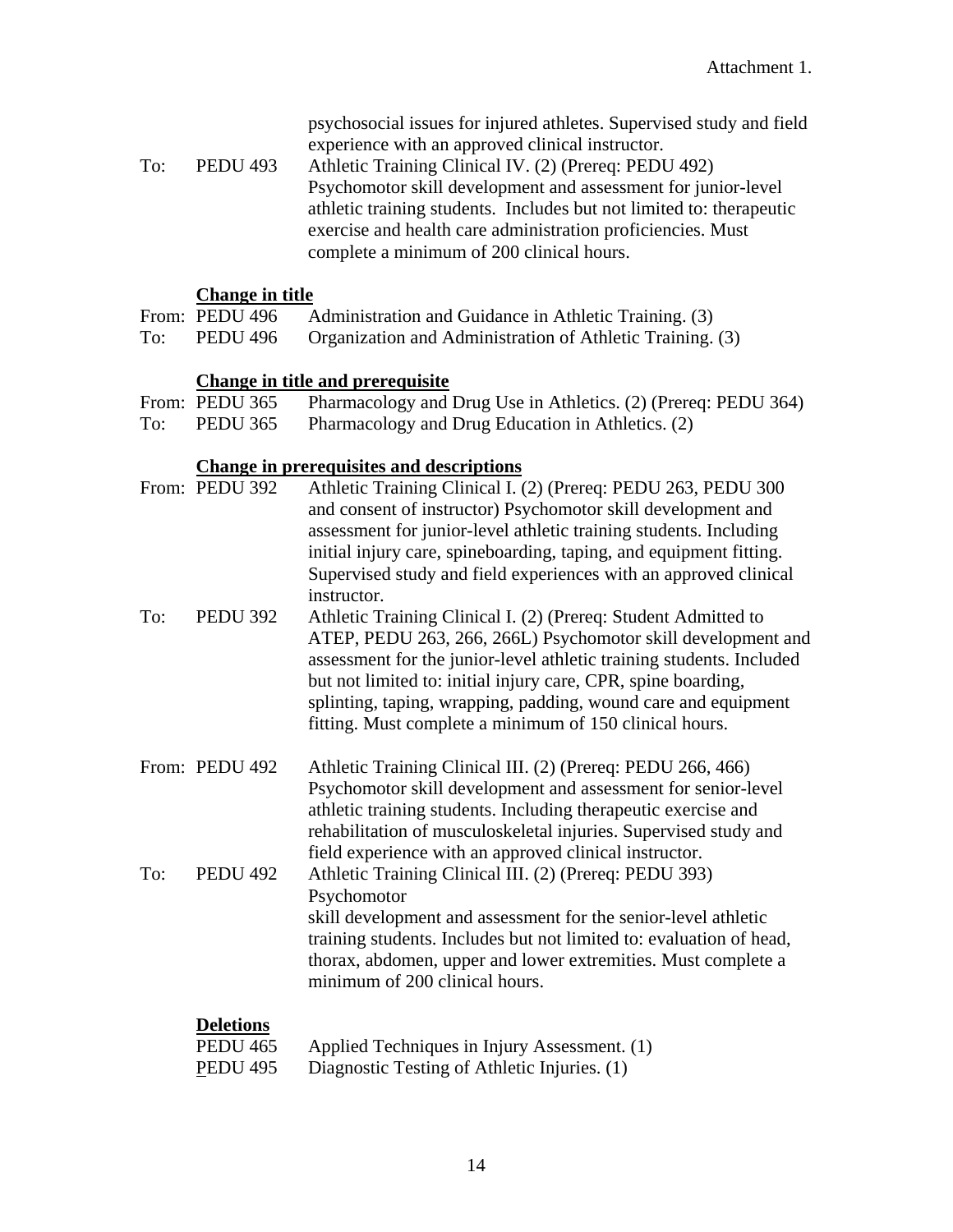#### **3. COLLEGE OF ENGINEERING AND COMPUTING**

#### **A. Biomedical Engineering**

#### **New course**

BMEN 499 Independent Research. (1-3) Summer internship, REU, or co-op experience in biomedical engineering. Students enroll in this course following their research experience, and prepare a summary paper and research seminar on their technical accomplishments. A maximum of three credits may be applied toward a degree.

#### **B. Department of Mechanical Engineering**

#### **Change in prerequisite**

|     | From: EMCH 360  | Fluid Mechanics. (3) (Prereq: EMCH 200 with a grade C or better, |
|-----|-----------------|------------------------------------------------------------------|
|     |                 | 201, 310, MATH 241)                                              |
| To: | <b>EMCH 360</b> | Fluid Mechanics. (3) (Prereq: EMCH 200 with grade of C or        |
|     |                 | better, EMCH 201, MATH 241)                                      |

#### **4. COLLEGE OF NURSING**

**New course**<br>NURS 401 Introduction to Human Genetics for Healthcare Professionals. (3) (Prereq: Admission into upper division nursing) Human Genetics and its application to healthcare.

#### **Deletions**

| <b>NURS 110</b> | Self-Care Behaviors. (3)                 |
|-----------------|------------------------------------------|
| <b>NURS 309</b> | Nursing Health Assessment. (3)           |
| <b>NURS 310</b> | Clinical Therapeutics. (3)               |
| <b>NURS 315</b> | Nursing of Adults I. (5)                 |
| <b>NURS 320</b> | Clinical Reasoning. (3)                  |
| <b>NURS 322</b> | Nursing of Adults II. (5)                |
| <b>NURS 323</b> | Nursing of Older Adults. (5)             |
| <b>NURS 410</b> | Nursing Research. (3)                    |
| <b>NURS 414</b> | Nursing of Childbearing Families. (5)    |
| <b>NURS 415</b> | Nursing of Childrearing Families. (5)    |
| <b>NURS 427</b> | Clinical Leadership in Nursing. (5)      |
| <b>NURS 428</b> | Nursing the Community. (5)               |
| <b>NURS 503</b> | Congregational Nurse Role. (2)           |
| NURS 503A       | Congregational Nurse Role Practicum. (1) |
|                 |                                          |